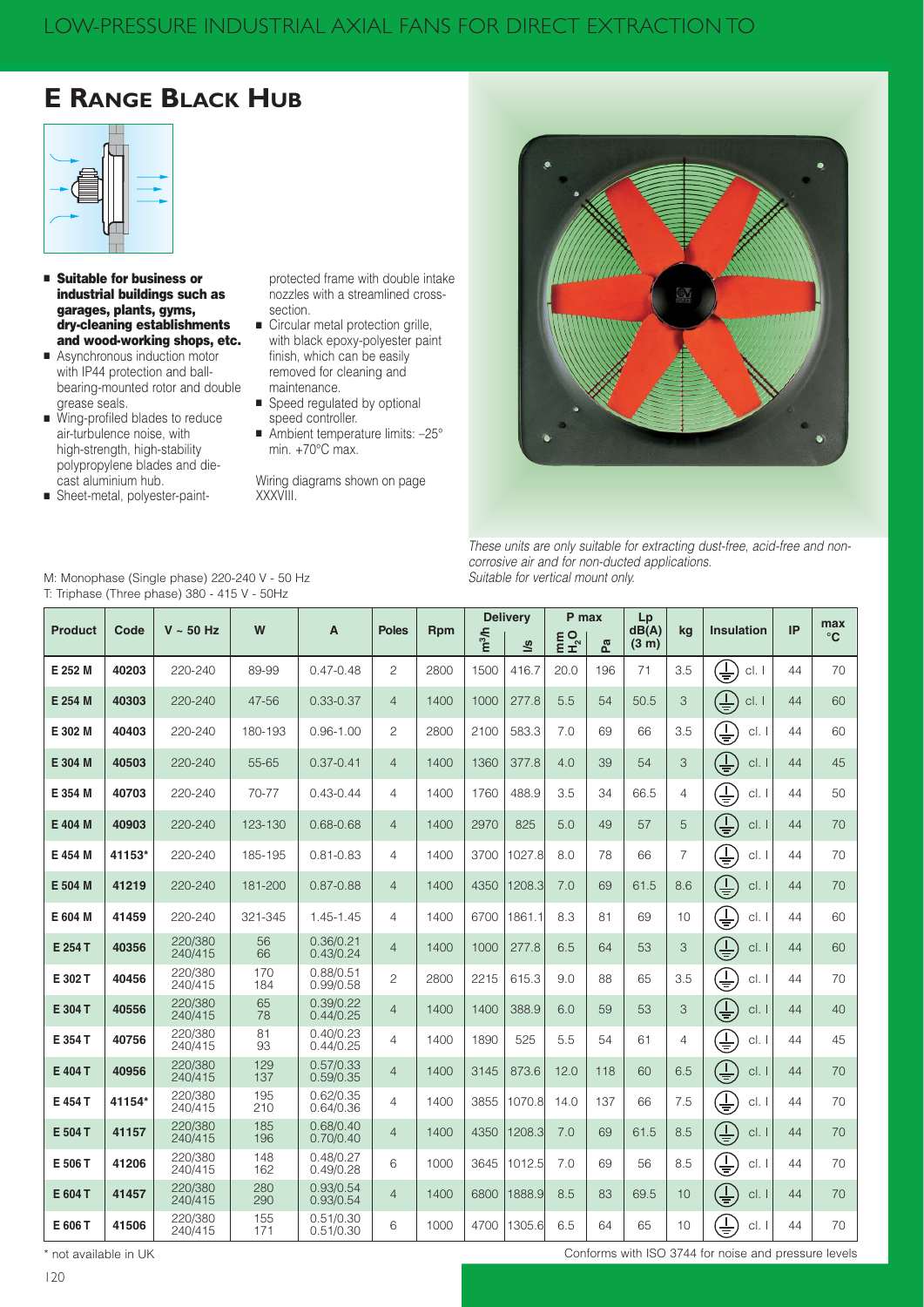## THE OUTSIDE

### **Dimensions** (mm)



|       | $\varnothing$ nom. | ØΑ  | B<br>Ø | C   | ØD  | E   | ØF | G  |
|-------|--------------------|-----|--------|-----|-----|-----|----|----|
| E 252 | 250                | 320 | 280    | 201 | 256 | 68  | 8  | 10 |
| E 254 | 250                | 320 | 280    | 201 | 256 | 68  | 8  | 10 |
| E 302 | 315                | 380 | 330    | 254 | 308 | 70  | 8  | 10 |
| E 304 | 315                | 380 | 330    | 203 | 308 | 70  | 8  | 10 |
| E 354 | 355                | 450 | 380    | 203 | 360 | 70  | 8  | 10 |
| E 404 | 400                | 510 | 430    | 274 | 410 | 90  | 12 | 15 |
| E 454 | 450                | 630 | 530    | 269 | 460 | 85  | 12 | 15 |
| E 504 | 500                | 630 | 530    | 269 | 510 | 85  | 12 | 15 |
| E 506 | 500                | 630 | 530    | 270 | 510 | 85  | 12 | 15 |
| E 604 | 630                | 760 | 630    | 283 | 610 | 100 | 12 | 15 |
| E 606 | 630                | 760 | 630    | 285 | 610 | 100 | 12 | 15 |

## **Accessories** (description and data on pages 146-149).

| <b>Model</b>   |                                                       | Code  | <b>Products</b>                                                                |  |  |
|----------------|-------------------------------------------------------|-------|--------------------------------------------------------------------------------|--|--|
|                | DPU 250 (spacer for panel installation)               | 52151 | 40203 - 40303 - 40356                                                          |  |  |
|                | DPU 300 (spacer for panel installation)               | 52251 | 40403 - 40503 - 40456 - 40556                                                  |  |  |
|                | DPU 350 (spacer for panel installation)               | 52351 | 40703 - 40756                                                                  |  |  |
|                | DPU 400 (spacer for panel installation)               | 52451 | 40903 - 40956                                                                  |  |  |
|                | PGR 250 (gravity shutter)                             | 50150 | 40203 - 40303 - 40356                                                          |  |  |
|                | PGR 300 (gravity shutter)                             | 50250 | 40403 - 40503 - 40456 - 40556                                                  |  |  |
|                | PGR 350 (gravity shutter)                             | 50350 | 40703 - 40756                                                                  |  |  |
|                | PGR 400 (gravity shutter)                             | 50450 | 40903 - 40956                                                                  |  |  |
|                | PGR 450/500 (gravity shutter)                         | 50550 | 41153 - 41154 - 41157 - 41206 - 41219                                          |  |  |
|                | PGR 600 (gravity shutter)                             | 50650 | 41457 - 41506 - 41459                                                          |  |  |
|                | TRA 250 (delivery side protective grille)             | 51150 | 40203 - 40303 - 40356                                                          |  |  |
|                | TRA 300 (delivery side protective grille)             | 51250 | 40403 - 40503 - 40456 - 40556                                                  |  |  |
|                | TRA 350 (delivery side protective grille)             | 51350 | 40703 - 40756                                                                  |  |  |
|                | TRA 400 (delivery side protective grille)             | 51450 | 40903 - 40956                                                                  |  |  |
|                | TRA 450/500 (delivery side protective grille)         | 51550 | 41153 - 41154 - 41157 - 41206 - 41219                                          |  |  |
|                | TRA 600 (delivery side protective grille)             | 51650 | 41457 - 41506 - 41459                                                          |  |  |
| ø              | IRM 30 (three-position single-phase speed controller) | 12921 | 40203 - 40303 - 40403 - 40503 - 40703<br>40903 - 41153 - 41219 - 41459         |  |  |
|                | IRT 15 (three-position three-phase speed controller)  | 12923 | 40356 - 40456 - 40556 - 40756 - 40956<br>41154 - 41157 - 41206 - 41457 - 41506 |  |  |
| $\ddot{\circ}$ | IREM 3 (single-phase speed controller)                | 12931 |                                                                                |  |  |
|                | IREM 5 (single-phase speed controller)*               | 12932 | 40203 - 40303 - 40403 - 40503 - 40703<br>40903 - 41153 - 41219 - 41459         |  |  |
|                | IREM 9 (single-phase speed controller)**              | 12933 |                                                                                |  |  |

\* multiple regulation up to max 5 A - \*\* regulates several fans up to max 9 A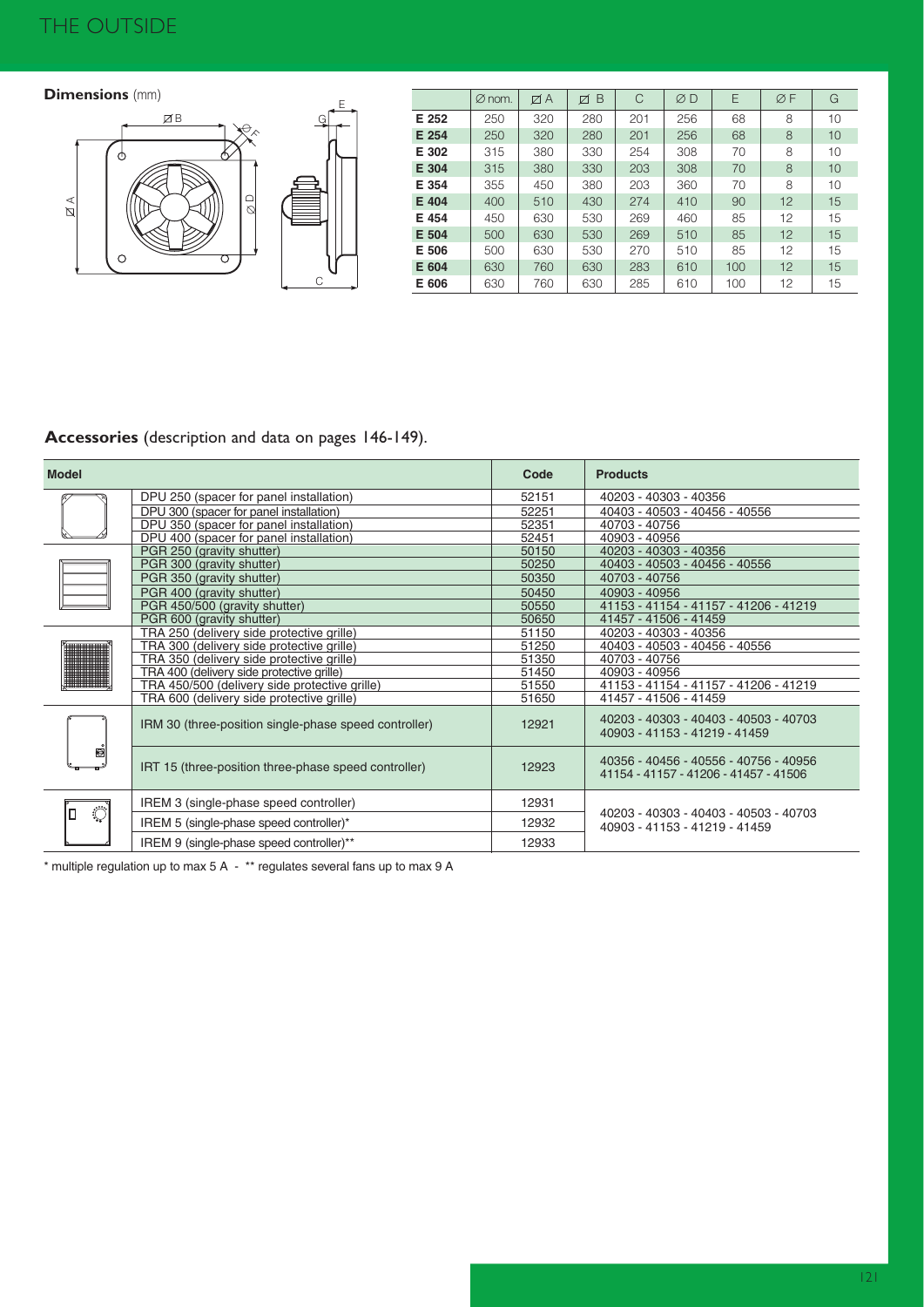### **Pressure/performance curves**